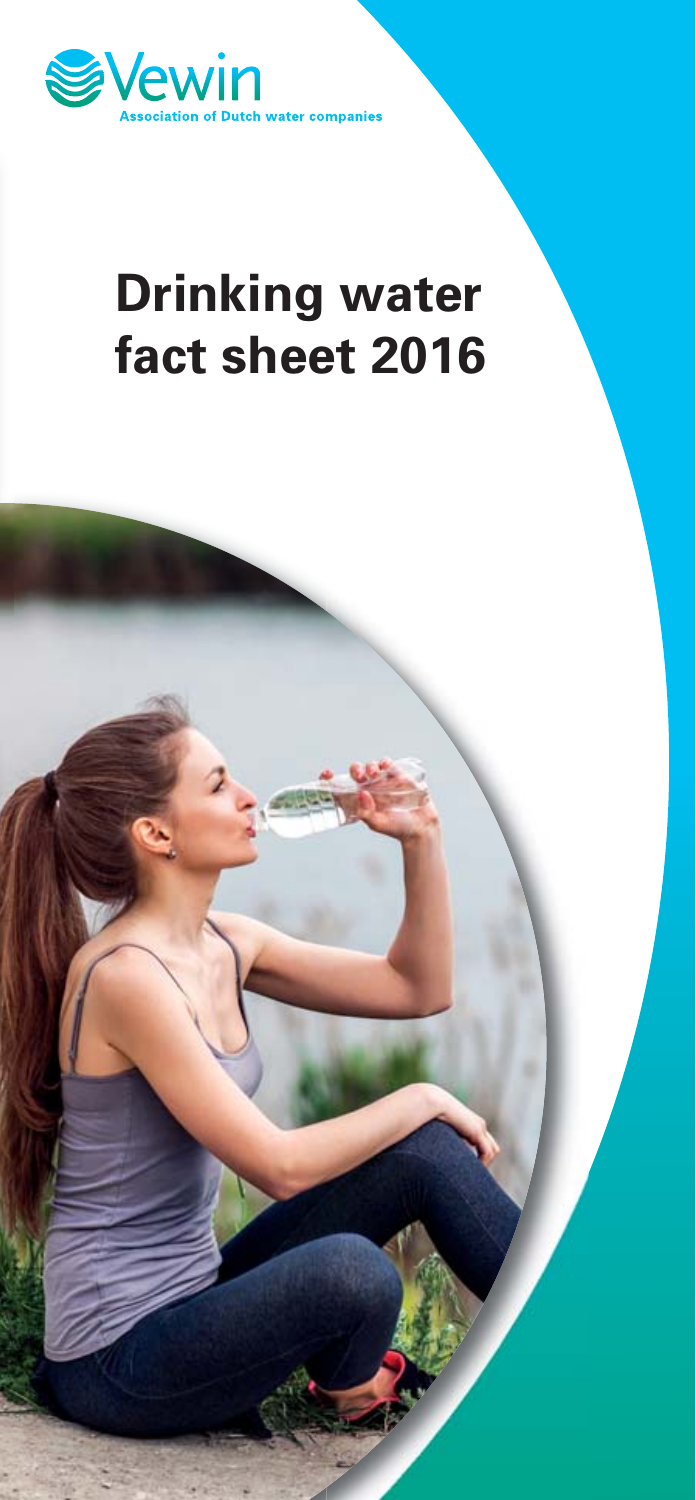## **Water supply areas**



## **Introduction**

**This leaflet gives an overview of core data on the drinking water sector and drinking water companies. Additionally, time series give insight into trends in the sector. The data are from the Vewin benchmark database, Vewin's annual 'Overview of water charges' and the study 'Household drinking water consumption' which is conducted every three years for Vewin by TNS NIPO. The maps on hardness of drinking water and WFD areas were compiled by KWR Watercycle Research Institute.**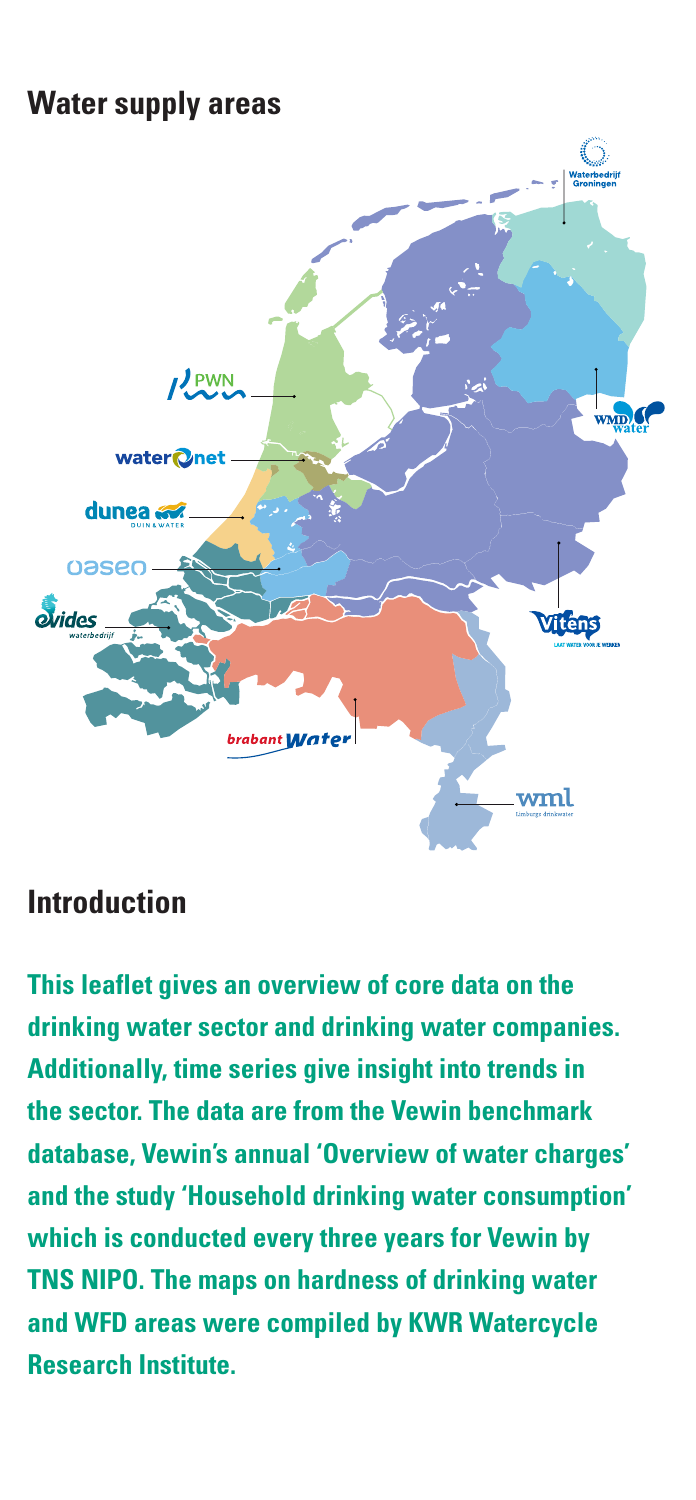# **General indicators per supply area**  $^{\circ}$

|                        | Imabiadas | Sufface | mp/ovess. | Network |
|------------------------|-----------|---------|-----------|---------|
| <b>Brabant Water</b>   | 2,467     | 5,026   | 698       | 18,150  |
| Dunea                  | 1,278     | 601     | 504       | 4,808   |
| Evides                 | 2,089     | 3,226   | 537       | 13,167  |
| <b>Oasen</b>           | 759       | 1,115   | 253       | 4,142   |
| <b>PWN</b>             | 1,701     | 3,628   | 505       | 9,916   |
| ■ Vitens               | 5,639     | 15,208  | 1,202     | 47,196  |
| Waternet               | 996       | 350     | 385 3)    | 3,120   |
| $\n $ WBG              | 597       | 2,403   | 209       | 5,087   |
| <b>WMD</b>             | 434       | 2,486   | 145       | 4,990   |
| $\blacksquare$ WML     | 1,116     | 2,209   | 398       | 8,762   |
| <b>The Netherlands</b> | 17,076    | 36,252  | 4,834     | 119,339 |

<sup>1)</sup> By December 31, 2015<br><sup>2)</sup> Full-time equivalents own pay-roll<br><sup>3)</sup> FTEs working for water supply only

# **Sector fundamentals**

|                                             | 2000  | 2010  | 2014  | 2015  |
|---------------------------------------------|-------|-------|-------|-------|
| Number of companies                         | 24    | 10    | 10    | 10    |
| <b>Employees (FTE)</b>                      | 6,803 | 5.228 | 4.939 | 4.834 |
| Investments (million $\in$ )                | 419   | 458   | 472   | 468   |
| Taxes on drinking water (million $\in$ )    | 334   | 399   | 402   | 414   |
|                                             |       |       |       |       |
| Production (million m <sup>3</sup> )        | 1,183 | 1.136 | 1.124 | 1,136 |
| Network length (x 1,000 km)                 | 107   | 118   | 119   | 119   |
| Connections (x 1.000)                       | 7.042 | 7.701 | 8.011 | 7.964 |
| Non-revenue water (million m <sup>3</sup> ) | 54    | 54    | 65    | 65    |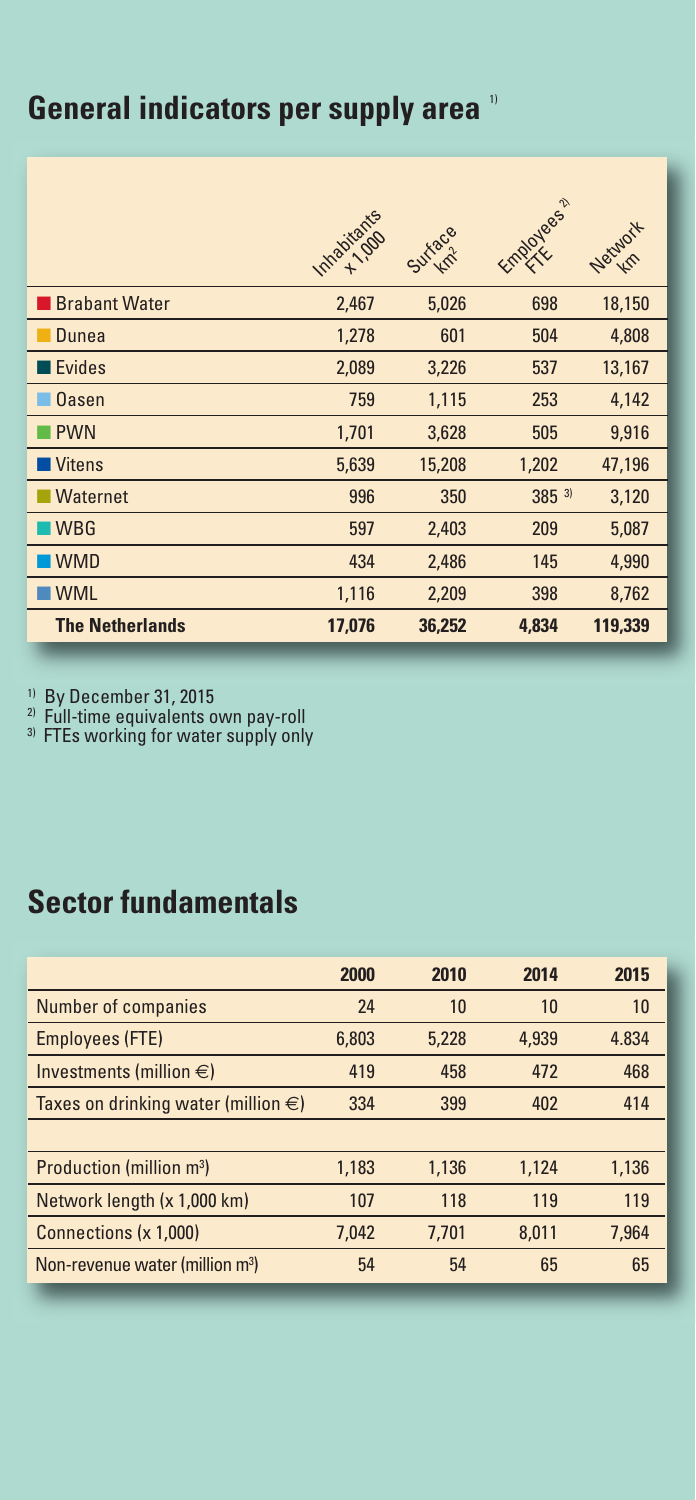#### **Drinking water per supply area**

|                        | Competions | Production n2 | Sales-livening | Turnover & |
|------------------------|------------|---------------|----------------|------------|
| <b>Brabant Water</b>   | 1,132      | 180           | 168            | 160        |
| Dunea                  | 616        | 78            | 73             | 129        |
| Evides                 | 1,030      | 165           | 154            | 198        |
| <b>Oasen</b>           | 345        | 41            | 46             | 66         |
| <b>PWN</b>             | 787        | 89            | 101            | 171        |
| Vitens                 | 2,531      | 347           | 331            | 360        |
| Waternet               | 497        | 89            | 68             | 100        |
| $\n $ WBG              | 282        | 44            | 42             | 43         |
| <b>WMD</b>             | 202        | 31            | 28             | 29         |
| <b>WML</b>             | 543        | 71            | 72             | 100        |
| <b>The Netherlands</b> | 7,964      | 1,136         | 1,081          | 1,356      |

<sup>1)</sup> Number of connected properties by December 31, 2015 <sup>2)</sup> Of drinking water supplied in own supply area

# **Sector development of water sales and price** 1)

|                                                        | 2000  | 2010  | 2014  | 2015  |
|--------------------------------------------------------|-------|-------|-------|-------|
| Sales (million m <sup>3</sup> )                        | 1,127 | 1.090 | 1.068 | 1.081 |
| Turnover (million $\in$ )                              | 1,418 | 1,442 | 1.347 | 1,356 |
|                                                        |       |       |       |       |
| Average price $(\infty/m^3)$ 2)                        | 1.43  | 1.53  | 1.61  | 1.61  |
| • Costs water company                                  | 1.14  | 1.16  | 1.24  | 1.23  |
| • Groundwater levies and                               |       |       |       |       |
| distribution reimbursements                            | 0.12  | 0.16  | 0.03  | 0.03  |
| • Tap Water Tax + VAT                                  | 0.17  | 0.21  | 0.35  | 0.35  |
| Real price, 2015=100 (€/m <sup>3</sup> ) <sup>3)</sup> | 1.90  | 167   | 1.62  | 1.61  |

<sup>1)</sup> Of drinking water supplied in own supply area <sup>2)</sup> Over-all price (households + business users)<br><sup>3)</sup> Average price adjusted for inflation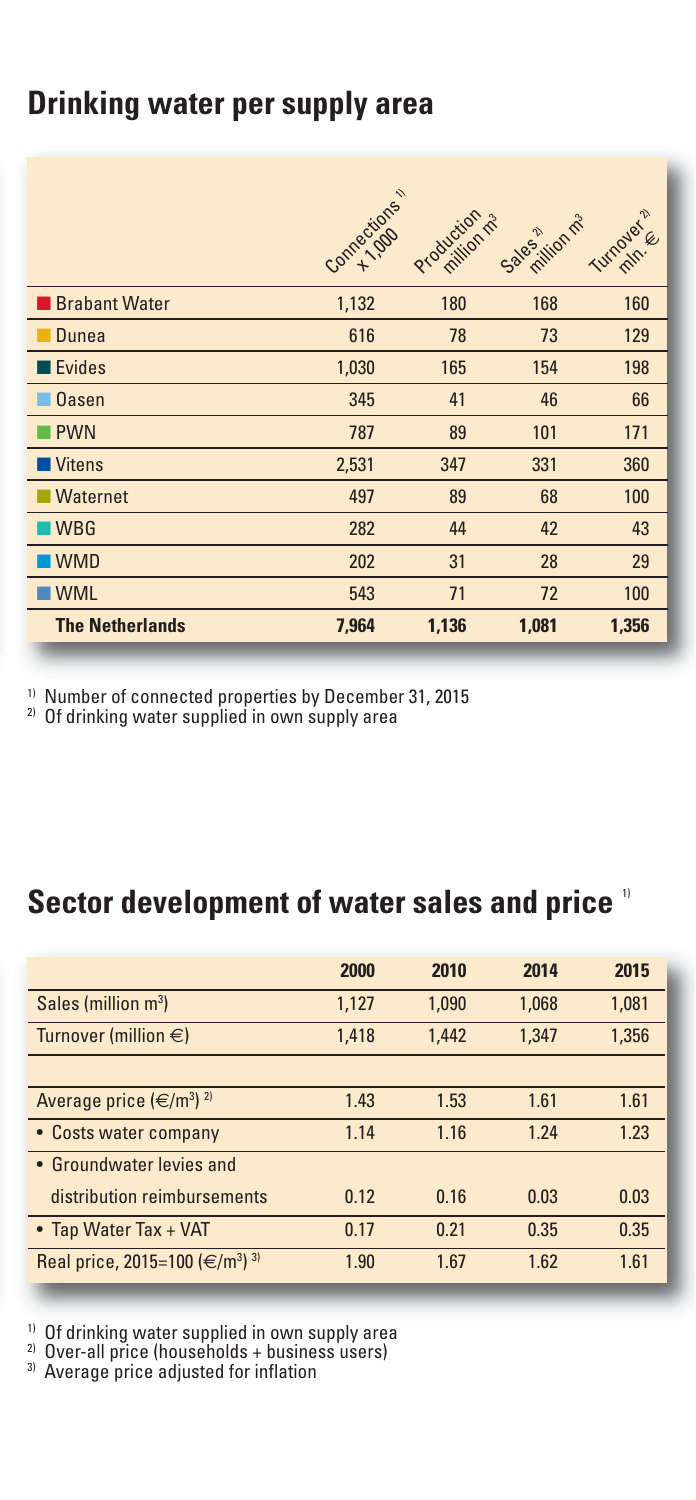#### **Residential drinking water rate per company**

|                           | 2015      | 2016           |             |           | <b>Difference</b> |
|---------------------------|-----------|----------------|-------------|-----------|-------------------|
|                           | Total Elm | Standing of KY | Voumericin? | Total In2 | Total 2016 ts     |
| <b>Brabant Water</b>      | 1.21      | 70.44          | 0.46        | 1.21      | $-$ %             |
| Dunea                     | 1.71      | 61.18          | 1.04        | 1.69      | $-1.2%$           |
| Evides                    | 1.55      | 59.00          | 0.90        | 1.53      | $-1.4%$           |
| <b>Oasen</b>              | 1.57      | 71.00          | 0.72        | 1.48      | $-6.1%$           |
| $\blacksquare$ PWN        | 1.83      | 58.80          | 1.21        | 1.83      | $-$ %             |
| Vitens                    | 1.16      | 45.00          | 0.63        | 1.11      | $-4.3%$           |
| <b>Waternet</b>           | 1.69      | 42.15          | 1.24        | 1.69      | $-$ %             |
| $\n $ WBG                 | 1.12      | 45.96          | 0.65        | 1.14      | 1.0%              |
| <b>WMD</b>                | 1.19      | 60.00          | 0.55        | 1.19      | $-$ %             |
| <b>WML</b>                | 1.64      | 86.68          | 0.69        | 1.61      | $-1.8%$           |
| The Netherlands $3)$ 1.40 |           | 57.13          | 0.77        | 1.37      | $-2.0%$           |

 $10$  Based on the company tariff arrangement for metered houses; excl. distribution reimbursements; excl. Tap Water Tax and VAT

<sup>2</sup> For an average family (2.17 persons, 43.4 m<sup>3</sup> per person)<br><sup>3)</sup> Weighted average according to inhabitants per area; including distribution reimbursements the tariff drops from  $\in 1.43/m^3$  to  $\in 1.41/m^3$  (-1.4%)

#### **Development and spread drinking water rate** 1)



1) Households (distribution reimbursements not taken into account)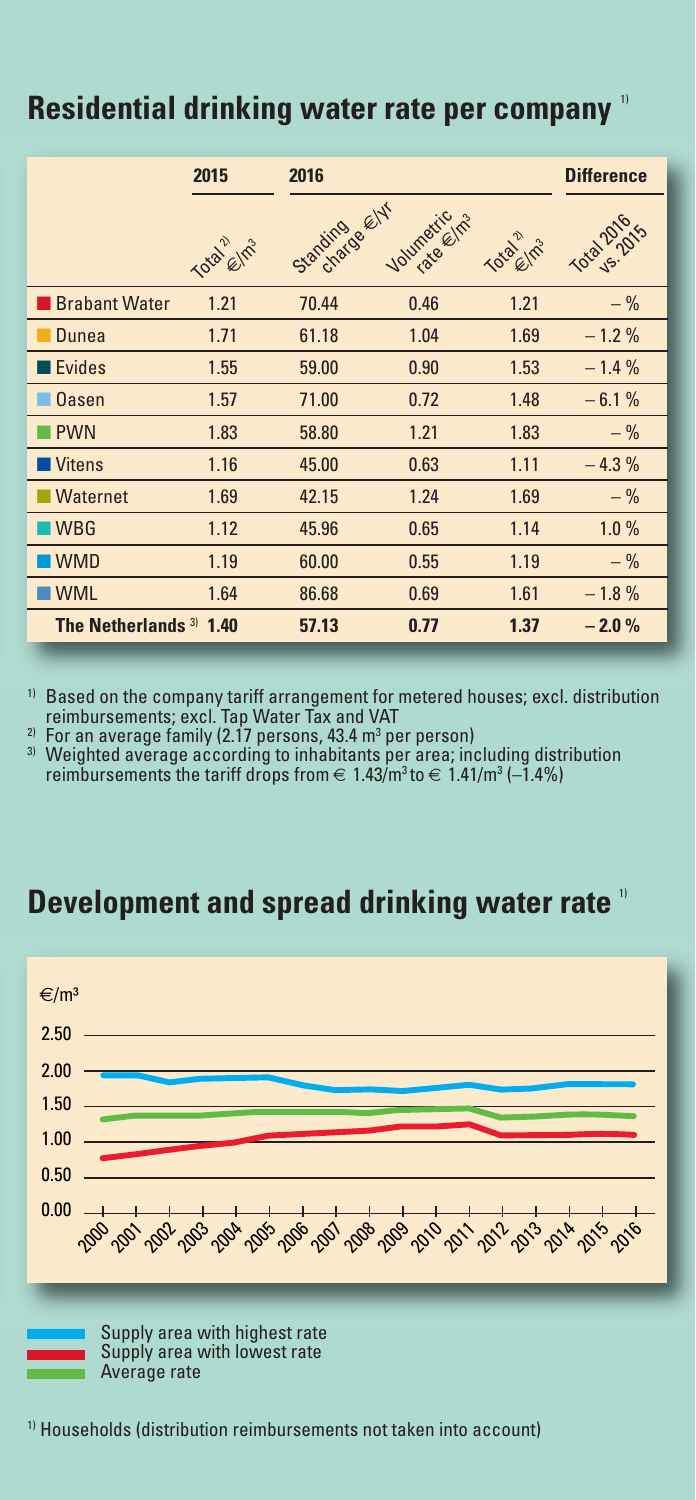# **WFD area map**



## **Development of investments**

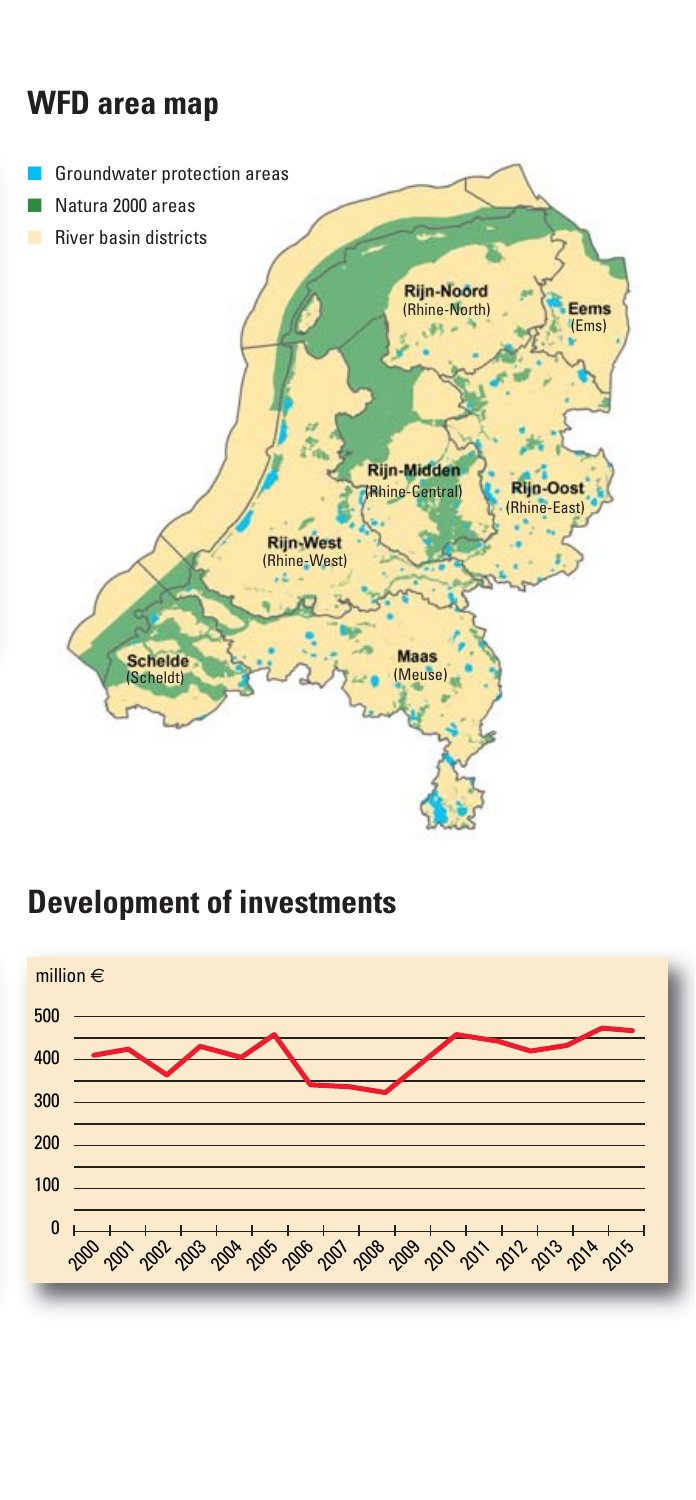## **Hardness of drinking water**



# **Financial balance by December 31, 2015**

| million $\in$<br><b>Assets</b>        |          | <b>Liabilities</b>                 | million $\in$ |
|---------------------------------------|----------|------------------------------------|---------------|
| <b>Tangible fixed assets</b><br>5.970 |          | Share capital                      | 36            |
| Intangible fixed assets               | $\Omega$ | <b>Reserves</b>                    | 2,242         |
| <b>Financial fixed assets</b><br>326  |          | <b>Contributions third parties</b> | 306           |
|                                       |          |                                    |               |
| <b>Stocks</b><br>15                   |          | Provisions                         | 180           |
| Account receivables / debtors<br>246  |          | Long-term loan capital             | 2.943         |
| Liquid assets / cash<br>45            |          | Short-term loan capital            | 896           |
|                                       |          |                                    |               |
| <b>Total</b><br>6.602                 |          | <b>Total</b>                       | 6.602         |
|                                       |          |                                    |               |

| <b>Liabilities</b>                 | million $\in$ |
|------------------------------------|---------------|
| Share capital                      | 36            |
| <b>Reserves</b>                    | 2,242         |
| <b>Contributions third parties</b> | 306           |
|                                    |               |
| Provisions                         | 180           |
| Long-term loan capital             | 2.943         |
| Short-term loan capital            | 896           |
|                                    |               |
| <b>Total</b>                       | 6.602         |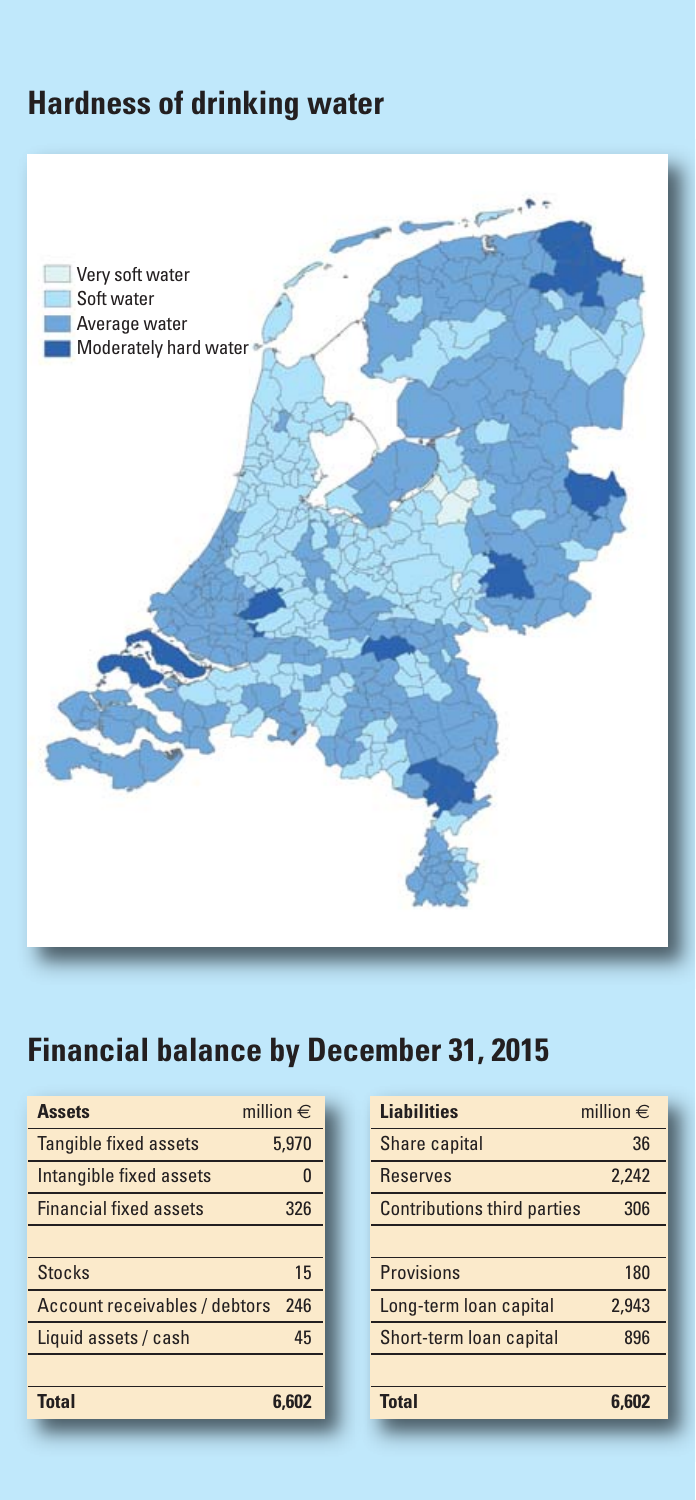

#### **Development of the number of companies**

#### **Development of the number of employees**



#### **Development of the drinking water network**

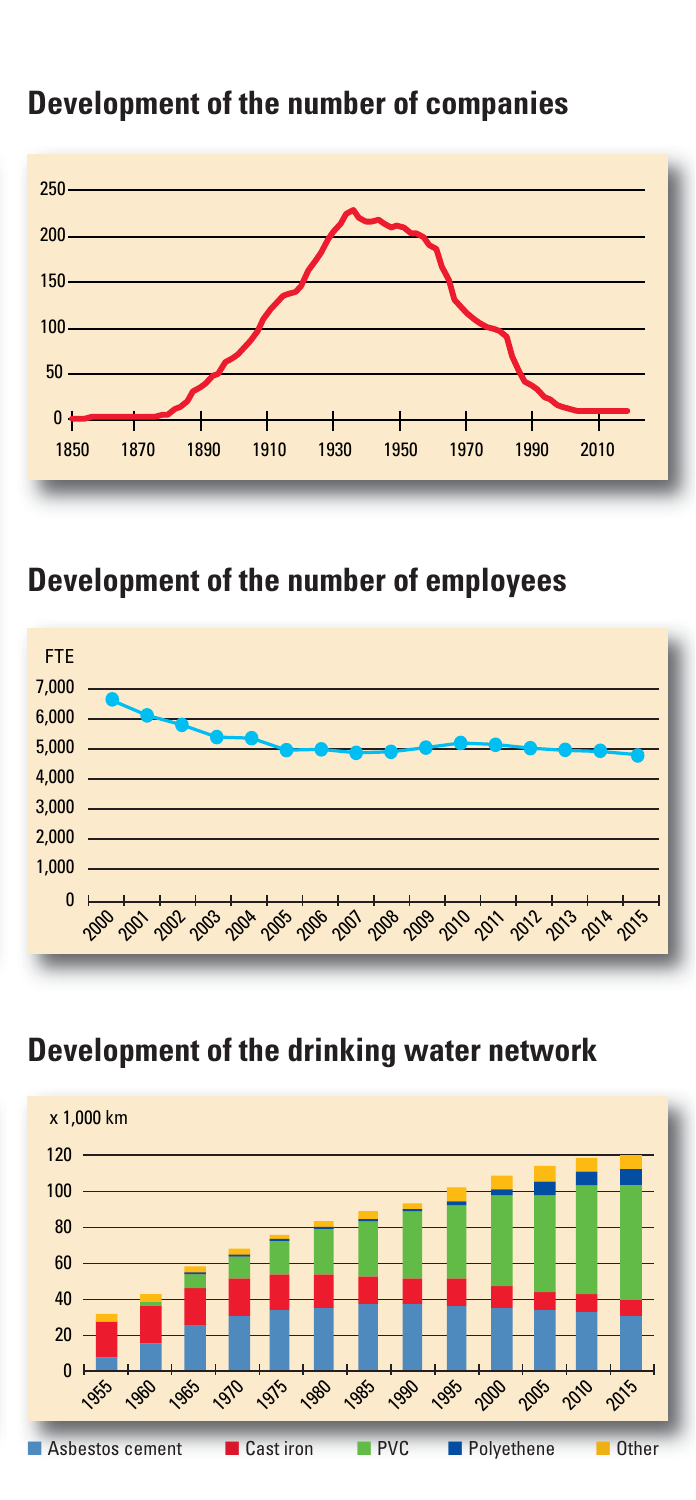

## **Drinking water balance 2015, in million m3**

#### **Drinking water production by source**